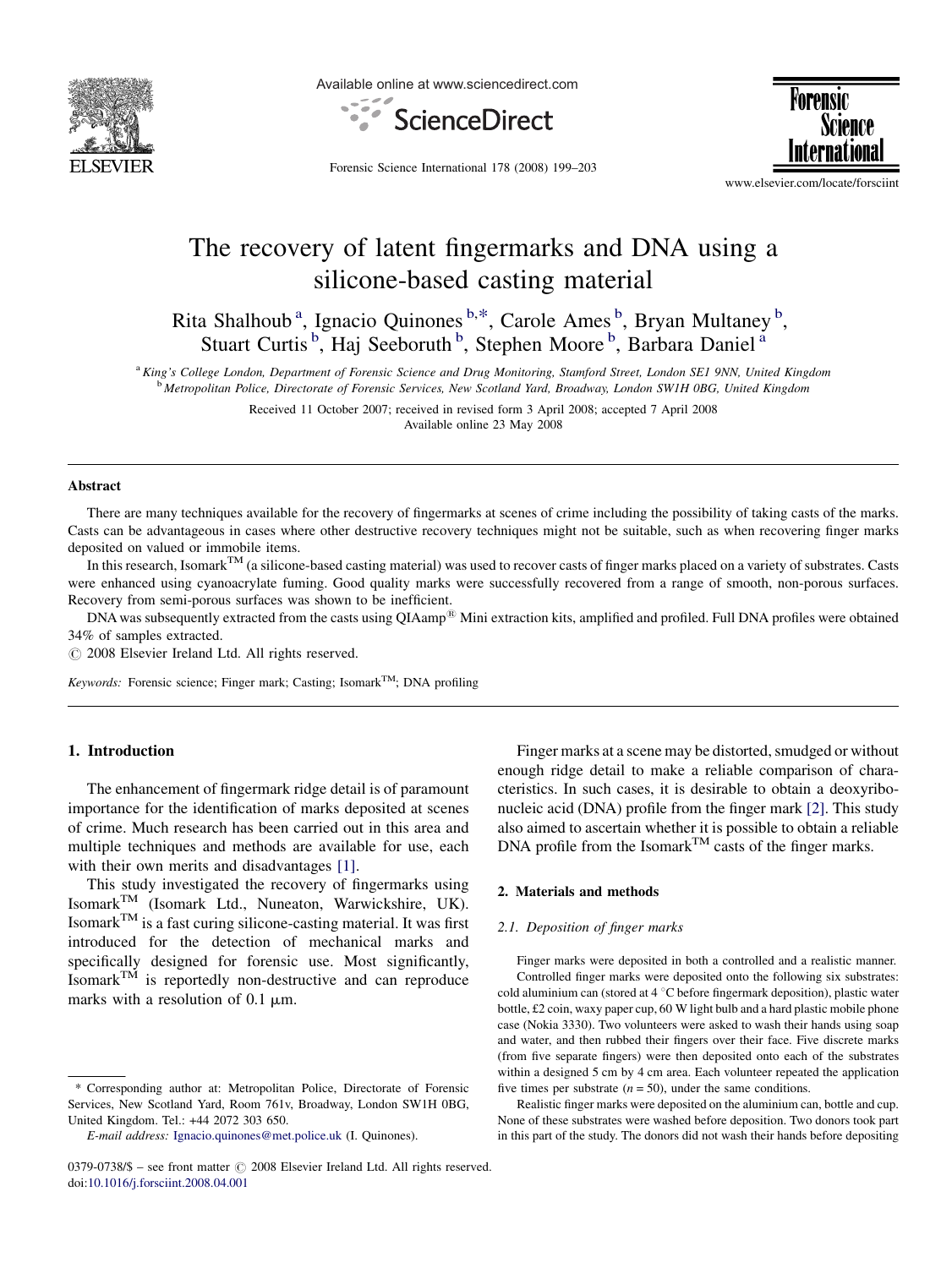<span id="page-1-0"></span>marks. The donors were asked to drink from the can (removed from a refrigerator at  $4^{\circ}$ C), bottle and cup as they would normally. 62 prints were subsequently analysed.

In both situations, untouched areas of each surface were sampled as negative controls.

## 2.2. Recovery and development of finger marks

IsomarkTM was dispensed over the marks 1 h after they were deposited and spread using a plastic spreader. After recovery, the marks were left for 1 day before developing. The marks on both the Isomark<sup>TM</sup> cast and the substrate, after casting, were treated with cyanoacrylate (CNA) adhesive PERMABOND (1.2 g; Permabond Engineering Adhesives Ltd., UK). Items were treated within a MVC 3000 fume hood (Foster and Freeman Ltd., UK). Fuming took place for 20 min at 80% humidity and 120 $\degree$ C.

After development, items were photographed using an Integrated Rapid Imaging System (IRIS, HOSDB).

## 2.3. DNA recovery

After the finger marks were recovered and enhanced with CNA, the samples (substrates and casts) were stored at  $4^{\circ}$ C for 12 h. DNA extraction was then performed from both sample types.

The surfaces of the substrates were swabbed first with a sterile wet cotton swab (Fisher Scientific UK Ltd., UK). Residual moisture was then recovered by swabbing the surface with a dry cotton swab. Both swab heads were placed into the same 2 ml microcentrifuge tube. DNA extraction was performed using the QIAamp $^{(8)}$  DNA Mini Kit according to manufacturer's instructions  $(QIAgen^{TM})$ . The Isomark<sup>TM</sup> was sliced with a sterile scalpel and the pieces placed directly into a bijou. DNA extracted as above, with a larger volume (1.5 ml) ATL extraction buffer being added in the first step, to cover the IsomarkTM cast.

The DNA was concentrated using Microcon<sup>®</sup> Ultracell YM-100 (Millipore, USA). DNA quantitation was then performed using Quantifiler<sup>TM</sup> Human DNA Quantification Kit in an ABI PRISM<sup>®</sup> 7000 (Applied Biosystems, CA, USA).

#### 2.4. DNA amplification and profiling

DNA amplification was performed using the AmpF/STR® SGM Plus® Kit. A 28 cycle amplification was conducted following the manufacturer's protocol, in a 25-µl final reaction volume. The samples were then profiled using an ABI PRISM<sup>®</sup> 310 Genetic Analyser (both from Applied Biosystems, USA).

## 2.5. Statistical analysis

Statistical analysis was performed using Statistical Product and Service Solution, Inc. (SPSS, Chicago, IL, USA). Univariate analysis of variance (95% statistical level) was performed on the results in order to determine whether there was significance in the variation obtained. In cases where more than two

## A. Aluminium can

## **B.** Plastic Bottle



items were compared, univariate post hoc multiple comparisons (equal variances assumed using Tukey) for observed means was performed.

## 3. Results

#### 3.1. Finger mark analysis

In order to grade the marks, a classification system was used based on the number of ridge flow and characteristics observed. The marks were given a score between 0 and 8, where 0 being least and 8 the most discriminative.

## 3.2. Controlled finger marks

The marks deposited in a controlled manner on the six different substrates were recovered using Isomark<sup>TM</sup>. Fig. 1 shows detail from finger marks recovered from each substrate using the Isomark $^{TM}$  and sequentially treated with cyanoacrylic (CNA) fuming.

The quality of the recovered marks was assessed. Table 1 shows the characterisation of the marks obtained from the six substrates.

As can be seen from Table 1, marks of decent quality could be successfully visualised on the Isomark<sup>TM</sup> casts of marks deposited on most surfaces tested. It was determined that the aluminium can, the bottle, the coin and the light bulb yielded marks of significantly higher quality than those recovered from the foam cup and the mobile phone case ( $p < 0.01$ ).

Table 1

Quality of controlled marks recovered using Isomark<sup>TM</sup>

| Substrate              | Mark quality (Iso) |          | Mark quality (Sub) |          |
|------------------------|--------------------|----------|--------------------|----------|
|                        | Average score      | $\sigma$ | Average score      | $\sigma$ |
| Aluminium can          | 4.2                | 1.10     | 2.4                | 1.34     |
| Base of plastic bottle | 4.8                | 2.05     | 5.8                | 2.17     |
| $£2$ coin              | 5.0                | 2.00     | 6.0                | 1.87     |
| Cup                    | 0.6                | 1.34     | 0.0                | 0.00     |
| Light bulb             | 4.0                | 0.71     | 3.0                | 0.00     |
| Mobile phone case      | 0.0                | 0.00     | 0.4                | 0.89     |

A score of 0 is the least and 8 is the most discriminate. (Iso) = Marks recovered using Isomark<sup>TM</sup>; (Sub) = marks on substrate after Isomark<sup>TM</sup> lifting.

 $C.$  £2 Coin

## D. Light Bulb



Fig. 1. CNA developed Isomark<sup>TM</sup> samples.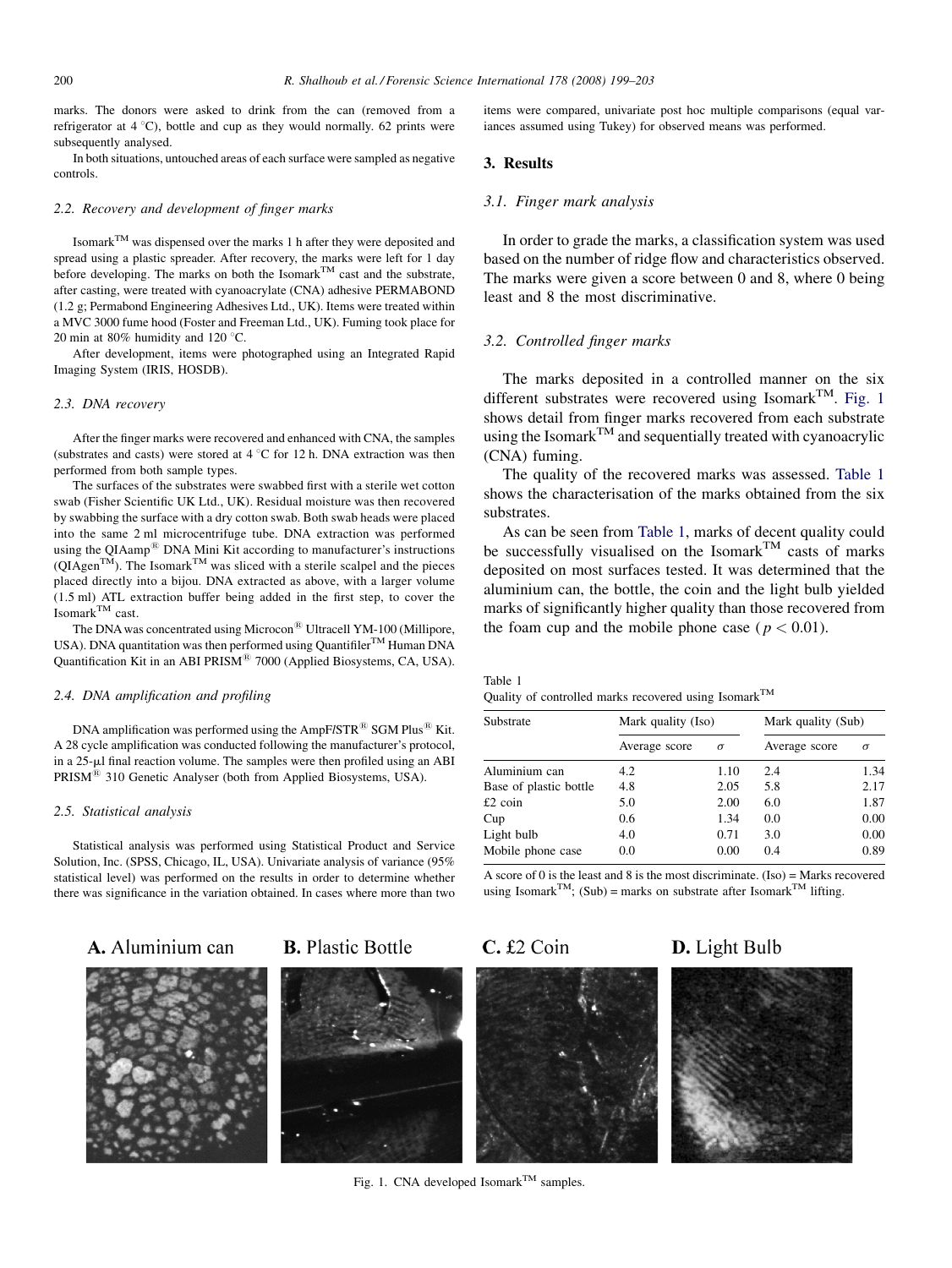<span id="page-2-0"></span>

#### A. Aluminium Can A. Aluminium Can **B.** Bottle **B.** Bottle

Fig. 2. CNA developed Isomark<sup>TM</sup> samples. Realistically deposited marks recovered using Isomark<sup>TM</sup> on two substrates by two donors.

No significant difference was noted between the quality of the marks remaining on the bottle coin, cup or mobile phone case, when compared to the respective Isomark<sup>TM</sup> recovered mark. The marks left on the aluminium can were, however, of lesser quality than those recovered in the Isomark<sup>TM</sup> lift.

The IsomarkTM method did not yield clear marks from the cup or mobile phone case.

## 3.3. Realistic finger marks

The marks recovered by the Isomark<sup>TM</sup> and those left on the different substrates were mostly of similar quality, with a slight trend for marks recovered by the Isomark<sup>TM</sup> being of higher quality than the marks remaining on the object. Fig. 2 shows realistic finger marks recovered using IsomarkTM. No finger mark detail was recovered from the cup.

As in the controlled test, a significant difference was noted between the substrates used and the quality of the mark casts obtained. Table 2 shows the scores of the marks obtained from the substrates used.

## 4. DNA analysis

## 4.1. Controlled finger marks

The amount of DNA found using Quantifiler<sup>TM</sup> Human DNA Quantification Kit, is depicted in Fig. 3 below.

It was noted that significantly larger quantities of DNA were  $\mu$  was noted that significantly imper quantum  $\mu$  =

Table 2 Characterisation of realistic marks recovered using Isomark<sup>TM</sup>

| Object                 | Mark quality (Iso) |          | Mark quality (Sub) |      |
|------------------------|--------------------|----------|--------------------|------|
|                        | Average score      | $\sigma$ | Average score      |      |
| Aluminium can          | 7.00               | 1.55     | 5.83               | 2.48 |
| Base of plastic bottle | 4.33               | 2.66     | 2.83               | 1.60 |
| Cup                    | 0.00               | 0.00     | 0.00               | 0.00 |

A score of 0 is the least and 8 is the most discriminate. (Iso) = Marks recovered using Isomark<sup>TM</sup>; (Sub) = marks on substrate after Isomark<sup>TM</sup> lifting.



Fig. 3. Average amount of DNA (ng) recovered from controlled finger marks. The marks obtained were from a single donor  $(n = 5)$ . DNA was recovered from both the original object and the Isomark<sup>TM</sup>. Error bars depict standard error.

the light bulb and the mobile phone case, compared to marks deposited on other surfaces. It was found that the amount of DNA remaining on the light bulb and phone case was significantly lower than the amount recovered by the Isomark<sup>TM</sup> ( $p < 0.01$ ).



Fig. 4. The amount of DNA recovered from realistic marks. The marks obtained were from two donors ( $n = 6$ ). DNA was recovered from both the original object and the Isomark<sup>TM</sup>. The average amount of DNA is given. Error bars show standard error.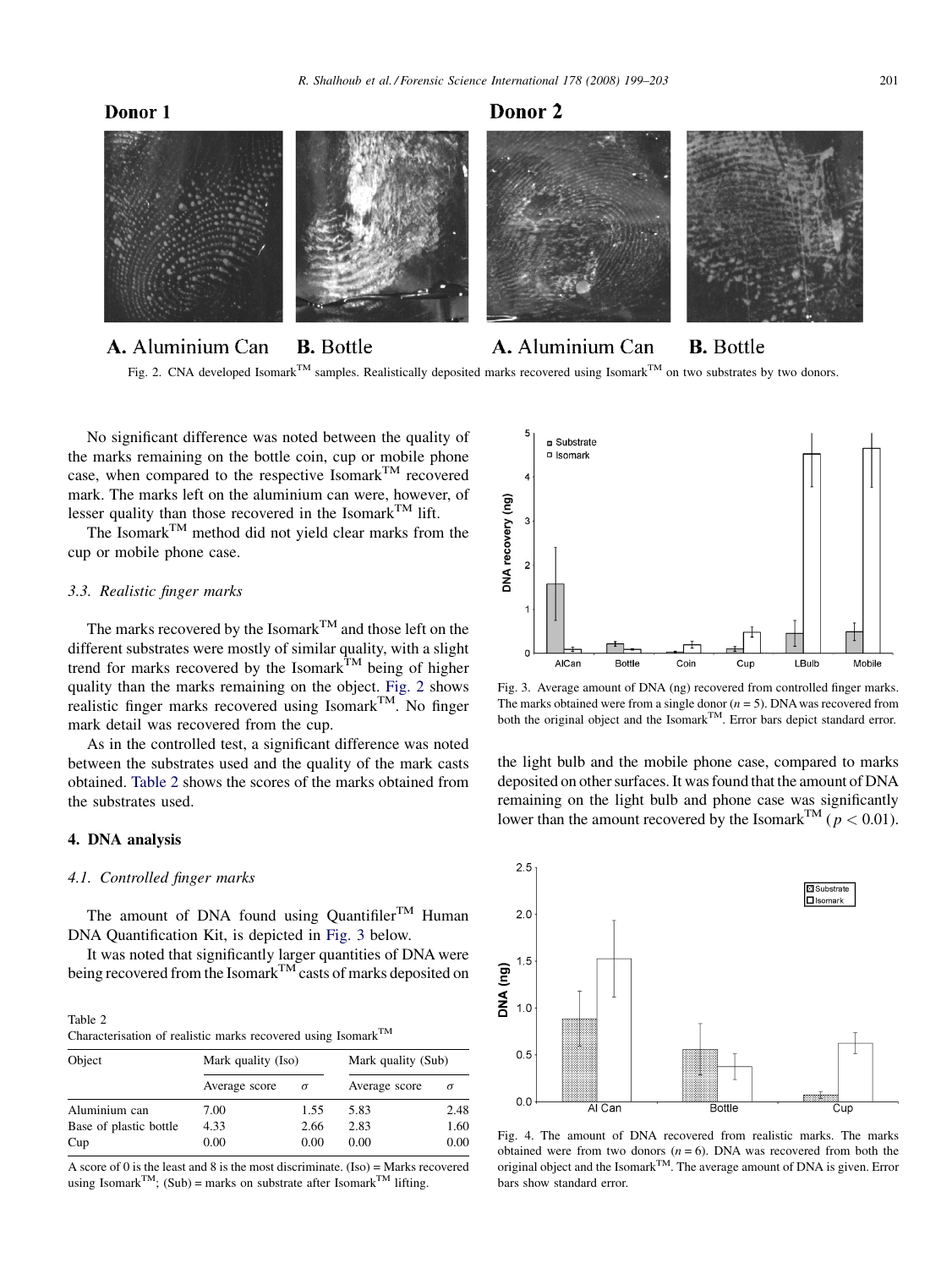## 4.2. Realistic finger marks

The amount of DNA recovered is depicted in [Fig. 4.](#page-2-0) DNA recovery was found to be highly variable and ranging from 0.1 to 2.3 ng. The substrate, donor, or method of recovery were found to have no significant effect on the amount of DNA recovered.

Samples that yielded enough DNA  $(0.1 \text{ ng } \mu l^{-1})$  were profiled. This corresponded to 42% of the total number of samples tested. Full profiles were obtained from 82% of these samples (34% of the total), with the rest yielding partial profiles. No mixed profiles were obtained, with all alleles matching the donor's.

## 5. Discussion

## 5.1. Finger mark analysis

It was observed that the detection of latent finger marks cast in IsomarkTM was made easier using CNA fuming. The only marks not visible even after CNA fuming were those on the cup and the mobile phone case. These results show that Isomark<sup>TM</sup> is not suitable for the recovery of finger marks from these semi-porous surfaces. Smooth non-porous substrates yielded the best marks.

The aluminium cans were stored at  $4^{\circ}C$ , resulting in condensation on their surface, consequently, the marks recovered and developed were 'blotchy' in appearance. This was done to simulate a more realistic scenario whereby the aluminium cans would not have been left out to dry before finger mark deposition, and conversely taken straight from a fridge. Nonetheless, sufficient ridge detail was observed in some cases to make identification possible.

The marks that were developed on the Isomark<sup>TM</sup> and those that remained on the substrates were of similar quality. This is advantageous because there is potentially enough finger mark detail being recovered by the Isomark<sup>TM</sup> for individual identification. Furthermore, there is enough mark detail remaining on the substrate, that in the event that the Isomark<sup>TM</sup> is damaged, it is possible to go back to and analyse the original substrate. The quality of the finger marks recovered may also be affected by the presence of air bubbles in the Isomark<sup>TM</sup> cast, caused whilst spreading the Isomark<sup>TM</sup> over the substrate. An air bubble is visible on the cast of the plastic bottle in [Fig. 1](#page-1-0).

## 5.2. DNA analysis

The results and negative controls showed that DNA from finger marks was being recovered by the IsomarkTM.

Although every effort was made to deposit identical marks in all of the repeats, there is a high variation between the amounts of DNA obtained. A number of factors are thought to be responsible for this, including: uneven distribution of latent residues on the fingertips, uneven pressure application, natural variation in DNA shedding amongst individuals, and other factors which cannot be controlled directly [\[3,4\].](#page-4-0)

It was observed that, in the majority of cases, more DNA could be recovered from the Isomark $^{T\tilde{M}}$  cast of smooth nonporous surfaces, compared with what was left on the substrate. It can be inferred that this is due to the fact that both these surfaces are non-porous and do not retain epithelial cells well [\[5,6\].](#page-4-0) The aluminium can surface retained significantly more DNA than was recovered by the Isomark<sup>TM</sup>, despite being nonporous, smooth surface. This is an important observation, which implies that it can be unpredictable whether the DNA is recovered in the cast, and highlights the importance of swabbing the area of interest after casting.

Relatively large amounts of DNAwere being recovered from the casts taken from the mobile phone case and the light bulb. It is believed that these results reflect the variation in DNA deposition, rather than substrate effects. This study highlights how even in these controlled conditions, DNA deposition in finger marks is highly variable and particularly difficult to predict.

## 5.3. Realistic finger marks

On a whole, less DNA was recovered for these realistic marks than for the controlled finger marks. Although more marks were deposited for the realistic scenario, special handling needs to be performed in order to recover trace DNA. Although less DNA was recovered, for some of the samples there was sufficient DNA for amplification and profiling.

The fact that DNA profiles were obtained is advantageous because in the event that the fingermark is damaged, there is potential for identification of the depositor. A disadvantage of this is that there is a possibility that secondary transfer of DNA can occur [\[4\]](#page-4-0).

Although the results obtained are promising in terms of the impact on finger mark and DNA recovery, it needs to be noted that crime scene factors may contribute to less efficient results. For instance, it has been shown previously that the strongest profile obtained from a touched surface is not always that of the person who last held the object, but is dependent on the sheddability of the individual [\[2\]](#page-4-0). Therefore, genetic identification and finger mark analysis should be used in conjunction with one another. However, if the finger marks found at the crime scene cannot be analysed, it is our belief that the mark can still be used as a source of DNA.

## 6. Conclusion

IsomarkTM can be used to recover finger marks left on aluminium can, plastic bottle, £2 coin and glass light bulb. Although further tests need to be performed, the results show that IsomarkTM is not suitable for recovering finger marks from semi-porous surfaces such as the cup and mobile phone cover. This research also showed that it was possible to recover DNA from Isomark<sup>TM</sup> casts made on all substrates tested. No link was noted between the quality of finger marks obtained and the amount of DNA extracted from them. This is because surfaces that recover good marks are usually nonporous and DNA is retained better by more porous surfaces. The results obtained suggest that Isomark<sup>TM</sup> can be used by